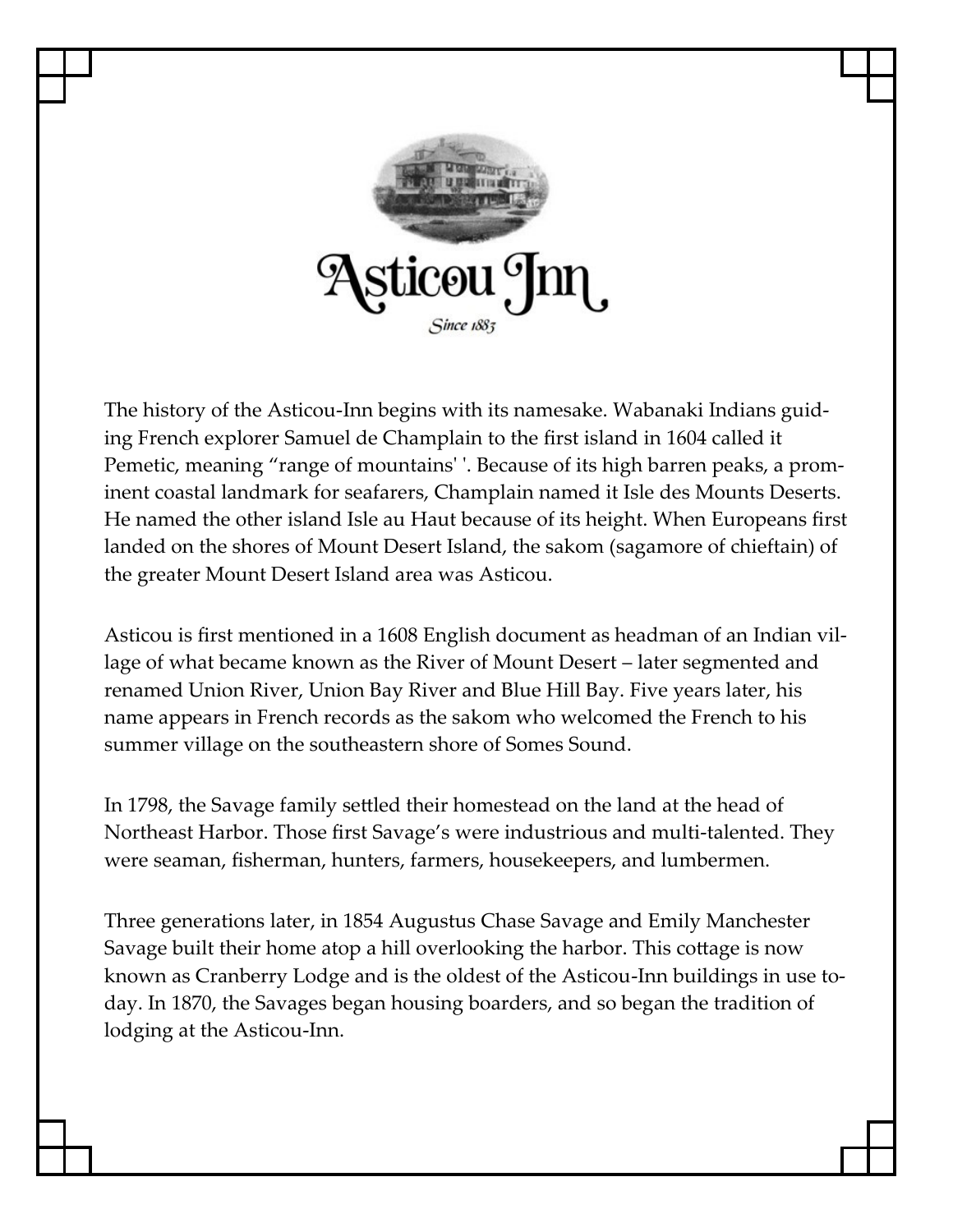## *Soups & Starters*

Lobster Stew GF Cup \$18 Bowl \$31 - Fresh lobster meat, in a rich sherry cream broth

**Tomato Bisque V/VG** Cup \$12 Bowl \$19 - Velvety tomato based soup with fresh dill

**Artichoke Gratin V**/**GF** upon request \$19 - Artichoke hearts blended with cream cheese & spices served warm with a grilled baguette

#### **Tuna Tartare** \$24

- Ahi tuna seasoned with sesame & ginger marinade, served with crispy wonton & wakame seaweed salad

**Calamari** \$21 - Flash fried with red onion & jalapenos, served with our spicy chili aioli

**Crab Cake** (2) \$29 - locally sourced, Peekytoe crabmeat, seasoned with fresh herbs & served with lemon aioli

**Baked Brie V** \$21 - wrapped in thin crisp layers of phyllo, served with hot pepper-blueberry jam & assorted crackers

**Farm Board** \$28 - assorted cheeses, cured meats & locally sourced vegetables, served with mustards, dips & crackers

# *Popovers \$8.00*

*Two popovers, served with Maine Strawberry or blueberry jam*

## *Salads*

*Add chicken (\$12), crab cake (\$16), salmon fillet (\$19), shrimp (\$14), fresh lobster (\$MP)*

**Asticou Waldorf V/GF** \$18

- Whole leaf romaine hearts, gorgonzola, apples, candied pecans, sultanas & creamy herb-ranch dressing

#### **Simple Garden V**/**VG/GF** \$14

- Garden greens, seasonal vegetables & balsamic vinaigrette

**Grilled Caesar GF** \$18

- Whole leaf romaine hearts, radicchio, parmesan & boquerones (cured white anchovy) & garlic-lemon dressing

#### **Louie Louie GF \$**36

- Garden greens, fresh crab, lobster & shrimp with egg, cucumber, tomatoes & creamy citrus dressing

#### **Cranberry Cobb GF** \$23

- Roasted chicken breast, beets, avocado, garden greens, gorgonzola cheese , blueberries & house Italian vinaigrette dressing

**Burrata V/GF** \$22 -Heirloom tomatoes, burrata cheese with evoo, basil pesto & balsamic glaze

## *Pizza 12'', thin crust pies* **GF crust \$4**

#### **Caprese V** \$22

- Roasted tomatoes, burrata cheese, basil pesto & olives

#### **White Clam & Bacon** \$26

- Roasted garlic puree with clams, fresh herbs & garlic, applewood bacon & mozzarella cheese finished with fresh dill

#### **Veggie Veggie V** \$24

- Red sauce, fresh spinach, red onion, tomatoes, olives, mozzarella & feta cheeses

#### **Meat Lover** \$23

- Red sauce and mozzarella, pork sausage, pepperoni & applewood bacon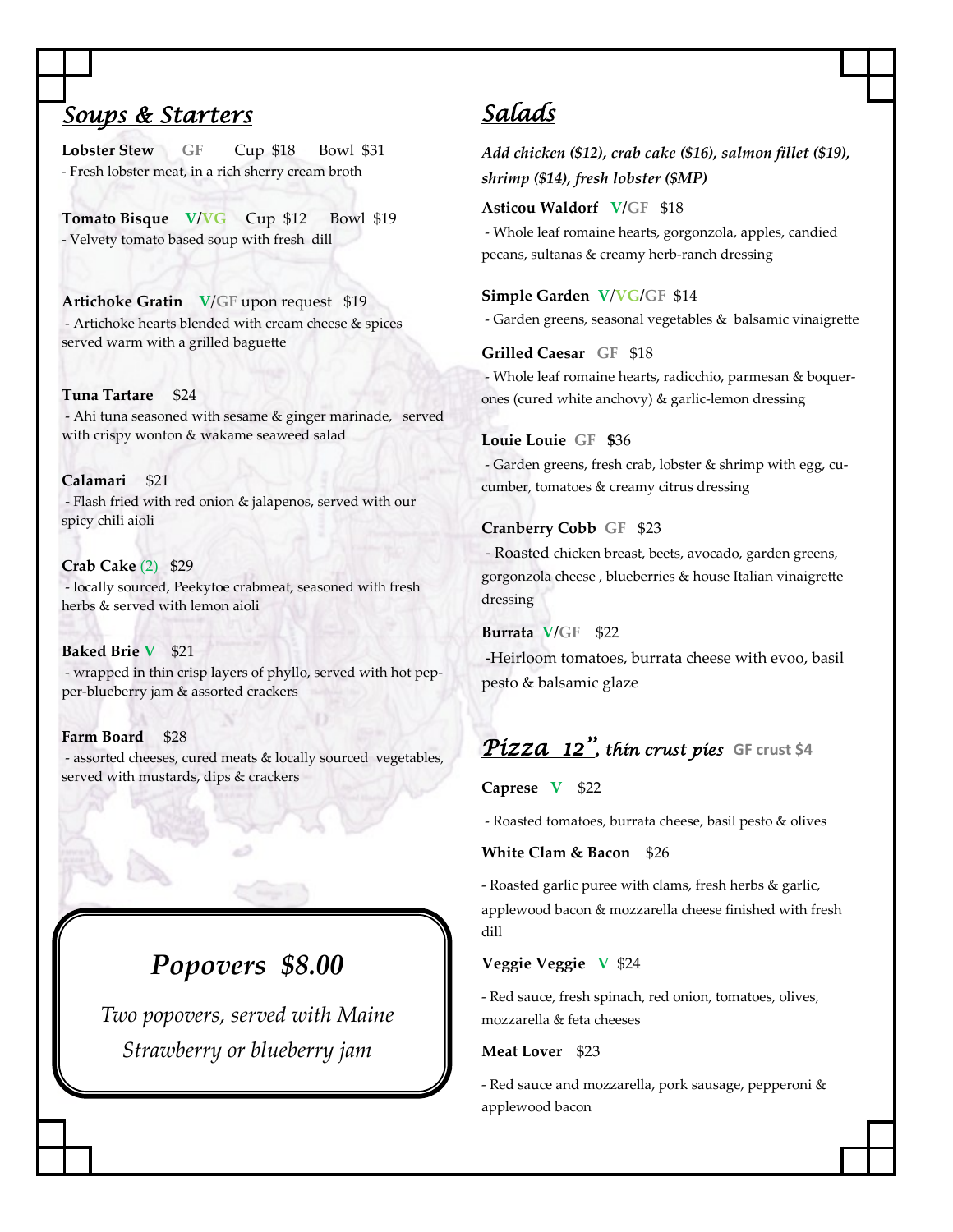### **Sea**

**Oysters on the Half Shell** \$18 | \$34

- Fresh, from the tip of the island! Classic cocktail & mignonette sauces

#### **Hollander & de Koning Mussels** \$22

- Fresh & locally sourced with lemon, garlic, fresh herbs & a buttery white wine sauce. Grilled baguette

#### **Lazy Lobster** \$MP

- Fresh lobster meat in drawn butter, with Chef's select vegetables & house fries or roasted garlic mashed potatoes

#### **True North Atlantic Salmon** GF \$32

- Oven roasted filet, encrusted with a horseradish "souffle", served with greens & steamed basmati rice

#### **Green Curry Shrimp** GF \$36

- Coconut cream broth with greens, assorted vegetables & steamed basmati rice

### **Land**

### **Chicken Piccata** GF \$34

- Sautéed chicken cutlet, lemony-white wine sauce with capers, fresh spinach & roasted garlic mashed potatoes

#### **Gnocchi Mac & Cheese V** \$24 | with lobster \$MP

- Potato pasta tossed with a creamy cheese sauce, sweet garden peas & parmesan

#### **Steak Frites** GF \$46

- Grilled Club steak, marsala & peppercorn cream reduction, house fries & Chef's select vegetables

#### **Impossible Ragu** GF/V \$32

- Impossible plant burger & sausage, marinara sauce,

### **Burgers & Sandwiches**

Offered with your choice of garden salad or house fries & aioli

#### **Harbor Brook Burger \$**18

-Fresh Black Angus beef patty, sharp white cheddar, lettuce & tomato served on a soft brioche bun

#### **Impossible Plant Burger V**/**VG** \$22

-Plant based burger patty, lettuce & tomato served on a soft brioche roll

#### **Chicken Breast BLT \$**22

-La Plancha chicken breast topped with sharp white cheddar cheese, lettuce, tomato & applewood bacon with our spicy chili aioli, served on a grilled baguette

#### **Lobster Roll** \$ MP

Locally sourced lobster meat lightly tossed with citrus - tarragon aioli served on a soft brioche roll

#### **Lobster Popover** \$ MP

Fresh, Maine lobster served in a steaming hot, fresh popover